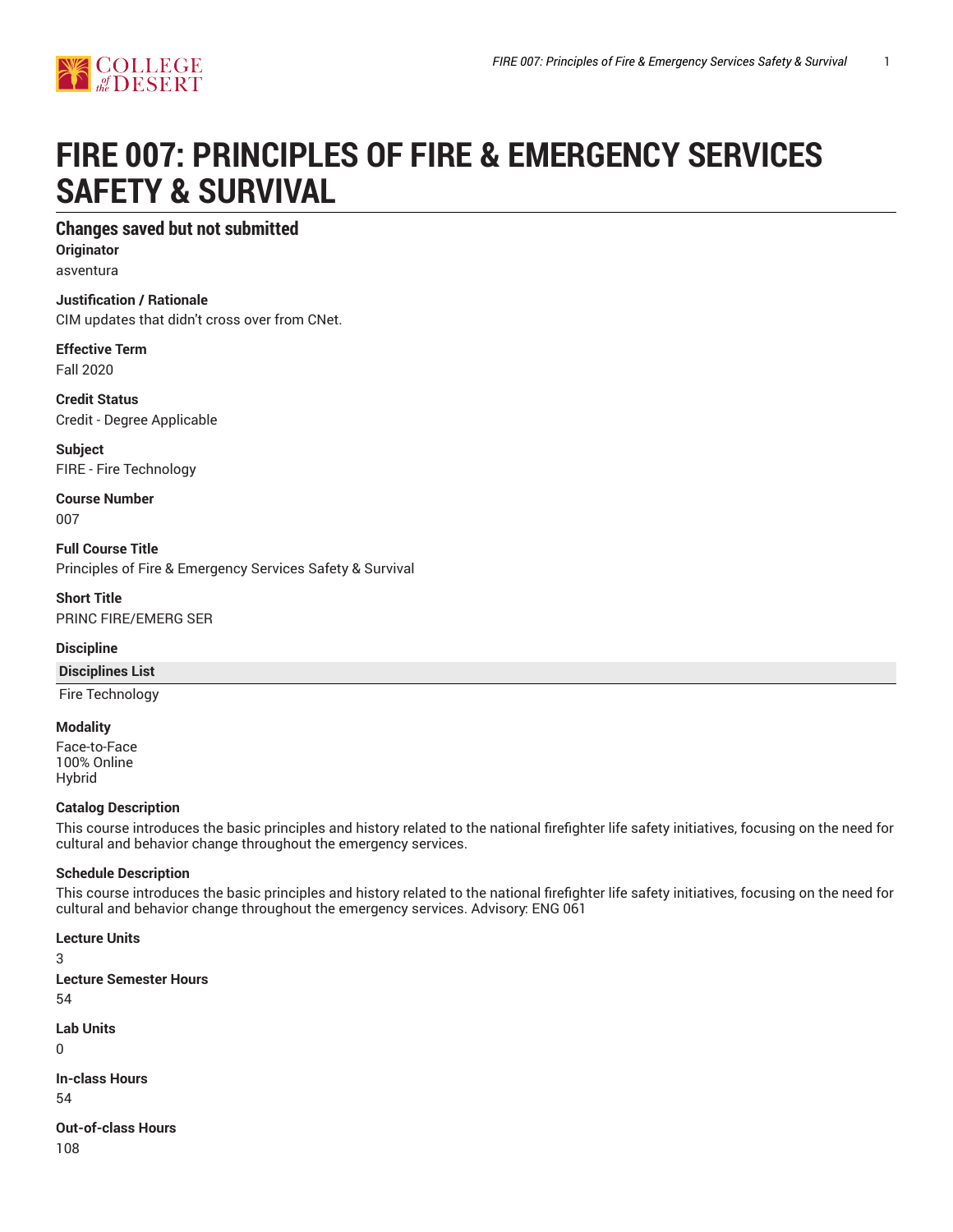

**Total Course Units**

3 **Total Semester Hours** 162

**Prerequisite Course(s)** Advisory: ENG 061

# **Required Text and Other Instructional Materials**

**Resource Type** Book

**Author** Zimmerman, Don

**Title** Fire Fighter Safety and Survival

**Edition** Second

**City** Burlington, MA 01803

**Publisher**

Jones Bartlett Learning

**Year** 2015

**College Level** Yes

**ISBN #** 9781284036411

**Resource Type**

Web/Other

**Description** 16 Firefighter Life Safety Initiatives (www.everyonegoeshome.com)

## **Class Size Maximum**

30

**Entrance Skills** Write organized summaries and responses to readings.

## **Requisite Course Objectives**

ENG 061-Use theses to organize paragraphs into coherent analyses. ENG 061-Demonstrate the ability to think critically and express ideas using various patterns of development. ENG 061-Demonstrate the ability to use research skills including library resources such as books, periodicals, electronic databases and online resources such as the internet. ENG 061-Utilize a handbook to properly cite and document source material in MLA format.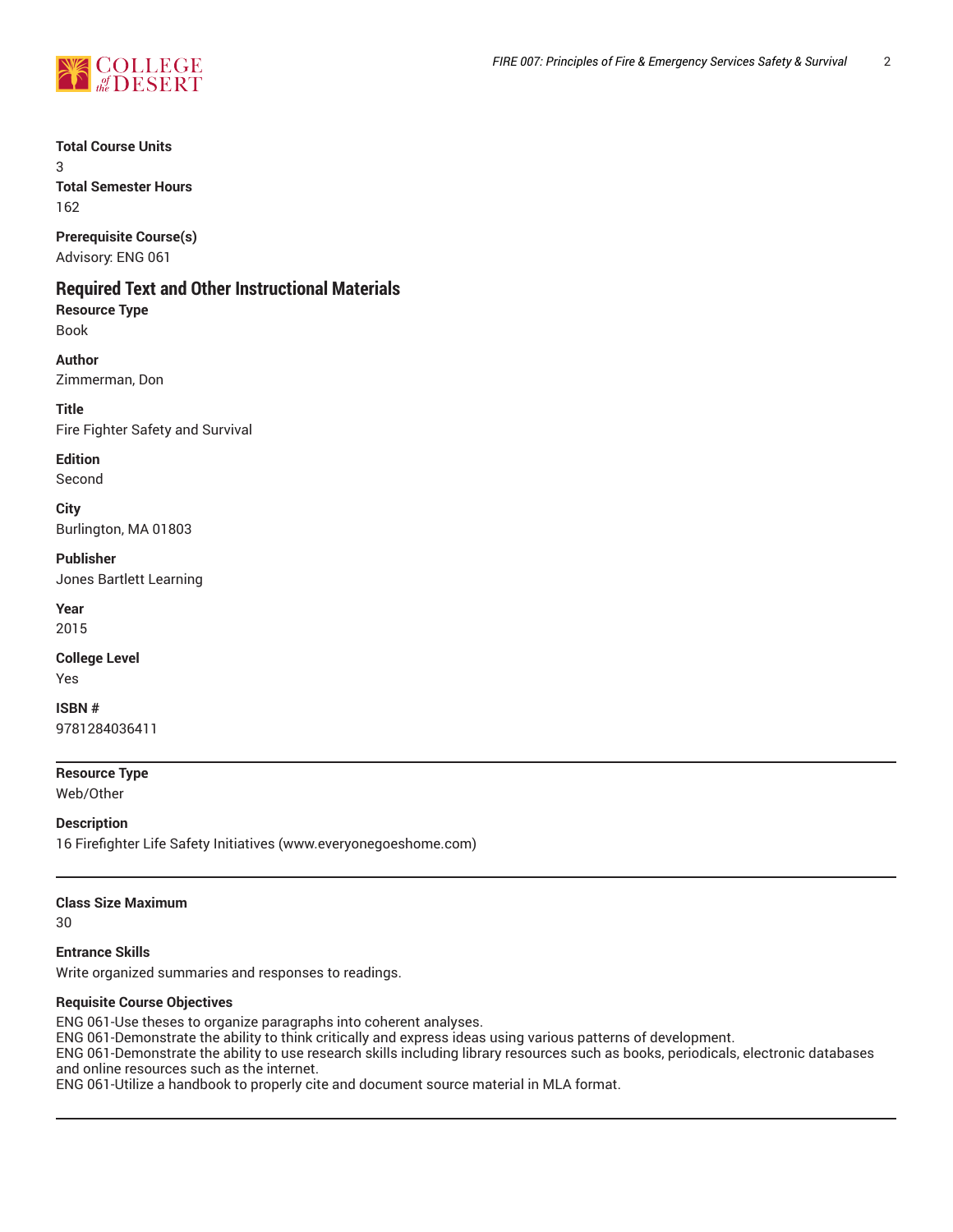

## **Course Content**

- 1. Introduction
	- a. History of Fire Service Culture
	- b. Organizational Culture
	- c. Individual Role in Culture/Behavior
	- d. History of Line of Duty Deaths and Injuries Statistics
	- e. Defining the Nature of the Problem
- 2. The National Context, Health and Safety
	- a. NFPA (National Fire Protection Association), OSHA (Occupational Safety & Health Administration)
	- b. Medical and Fitness Standards
	- c. Data Collection -NFIRS (National Fire Incident Reporting System)
	- d. Research/Investigation NIST (National Institute of Standards & Technology), NIOSH (National Institute for Occupational Safety & Health)
- 3. Training, Equipment, Response
	- a. Training, Certification, Credentialing
	- b. Apparatus and Equipment
	- c. Emergency Response Response to Emergency Scenes
	- d. Violent Incidents
	- e. Emerging Technologies
- 4. Organizational Health and Safety Profile
	- a. Personal and Organizational Accountability
	- b. Present Condition/Culture
	- c. Investigations Internal
	- d. Analyzing your Profile
	- e. Utilizing Grants to Meet Needs
- 5. Risk Management
	- a. Risk Management Concepts and Practices
	- b. Unsafe Acts
	- c. Empowerment Definition
- 6. Prevention
	- a. Home Fire Sprinklers
	- b. Code Enforcement
	- c. Public Education/Fire and Life Safety
	- d. Counseling and Psychological Support

#### **Course Objectives**

|              | <b>Objectives</b>                                                                                                                                                                                       |
|--------------|---------------------------------------------------------------------------------------------------------------------------------------------------------------------------------------------------------|
| Objective 1  | Define and describe the need for cultural and behavioral change within the emergency services relating to safety,<br>incorporating leadership, supervision, accountability and personal responsibility. |
| Objective 2  | Explain the need for enhancements of personal and organizational accountability for health and safety.                                                                                                  |
| Objective 3  | Define how the concepts of risk management affect strategic and tactical decision-making.                                                                                                               |
| Objective 4  | Describe and evaluate circumstances that might constitute an unsafe act.                                                                                                                                |
| Objective 5  | Explain the concept of empowering all emergency services personnel to stop unsafe acts.                                                                                                                 |
| Objective 6  | Validate the need for national training standards as they correlate to professional development inclusive of<br>qualifications, certifications, and re-certifications.                                  |
| Objective 7  | Defend the need for annual medical evaluations and the establishment of physical fitness criteria for emergency<br>services personnel throughout their careers.                                         |
| Objective 8  | Explain the vital role of local departments in national research and data collection systems.                                                                                                           |
| Objective 9  | Illustrate how technological advancements can produce higher levels of emergency services safety and survival.                                                                                          |
| Objective 10 | Explain the importance of investigating all near-misses, injuries and fatalities.                                                                                                                       |
| Objective 11 | Discuss how incorporating the lessons learned from investigations can support cultural change throughout the<br>emergency services.                                                                     |
| Objective 12 | Describe how obtaining grants can support safety and survival initiatives.                                                                                                                              |
| Objective 13 | Formulate an awareness of how adopting standardized policies for responding to emergency scenes can minimize<br>near-misses, injuries and deaths.                                                       |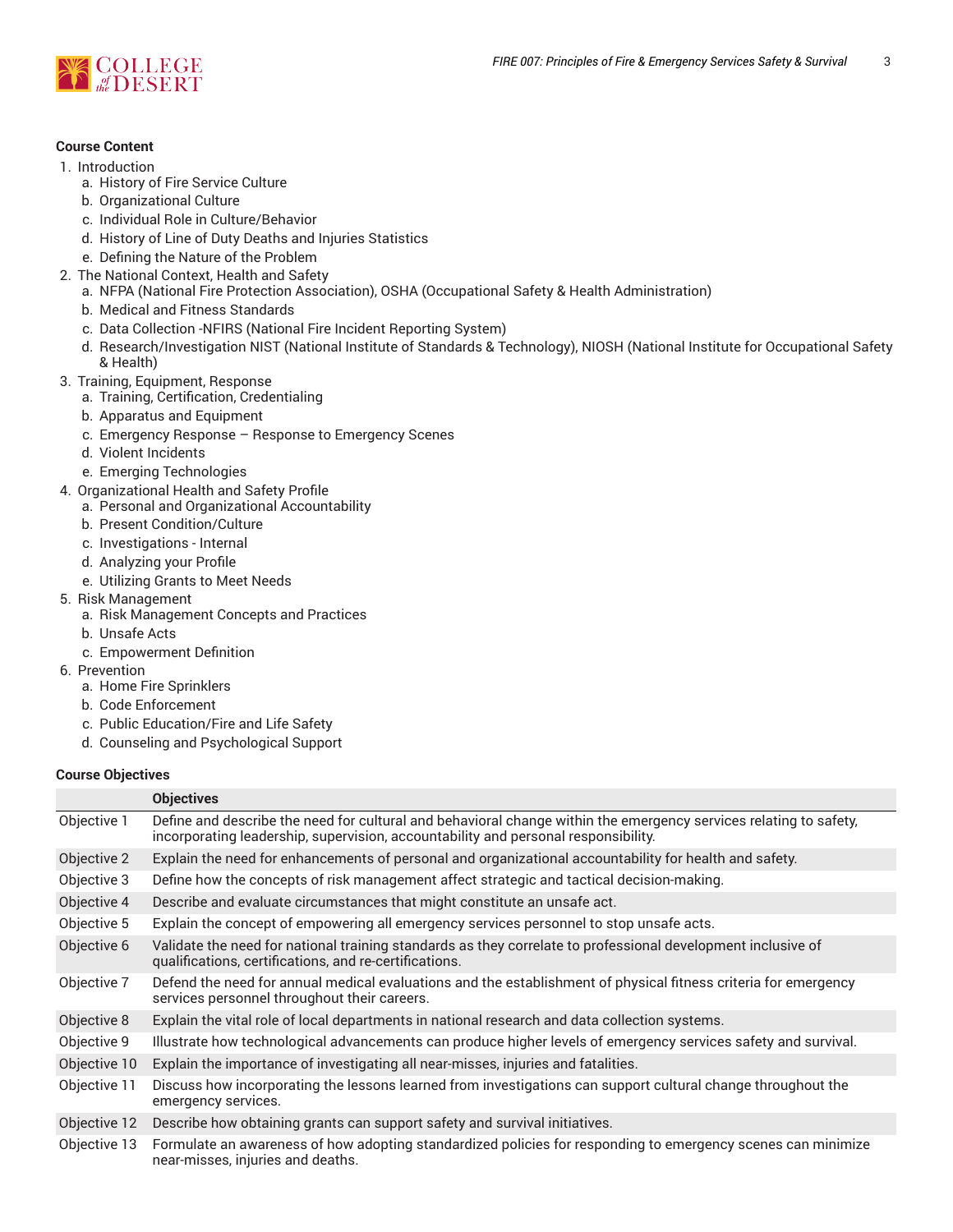

| Objective 14 | Explain how the increase in violent incidents impacts safety for emergency services personnel when responding to<br>emergency scenes.                                         |
|--------------|-------------------------------------------------------------------------------------------------------------------------------------------------------------------------------|
| Objective 15 | Recognize the need for counseling and psychological support for emergency services personnel, their families, as well<br>as, identify access to local resources and services. |
|              | Objective 16 Describe the importance of public education as a critical component of life safety programs.                                                                     |
| Objective 17 | Discuss the importance of fire sprinklers and code enforcement.                                                                                                               |
| Objective 18 | Explain the importance of safety in the design of apparatus and equipment.                                                                                                    |
|              |                                                                                                                                                                               |

# **Student Learning Outcomes**

|           | Upon satisfactory completion of this course, students will be able to:                                         |
|-----------|----------------------------------------------------------------------------------------------------------------|
| Outcome 1 | Identify and explain the 16 life safety initiatives.                                                           |
| Outcome 2 | Explain the concepts of risk management and mitigation as it pertains to emergency services.                   |
| Outcome 3 | Illustrate how technological advancements can produce higher levels of emergency services safety and survival. |

# **Methods of Instruction**

| <b>Method</b>                | Please provide a description or examples of how each instructional<br>method will be used in this course. |
|------------------------------|-----------------------------------------------------------------------------------------------------------|
| Activity                     | Audio-Visual presentations                                                                                |
| Technology-based instruction | Analyze case scenario incidents                                                                           |
| Role Playing                 | Group activities of prioritizing the 16 Firefighter Life Safety Initiatives                               |
| Participation                | Post to discussion board activities and peer assessments.                                                 |
| Lecture                      | Classroom lectures pertaining to each chapter of the assigned text.                                       |
| Individualized Study         | Read case study scenarios of the 16 Firefighter Life Safety Initiatives                                   |
| Other (Specify)              | <b>Guest Speakers</b>                                                                                     |

# **Methods of Evaluation**

| <b>Method</b>                                    | Please provide a description or examples of how<br>each evaluation method will be used in this course.                                                                                  | <b>Type of Assignment</b> |
|--------------------------------------------------|-----------------------------------------------------------------------------------------------------------------------------------------------------------------------------------------|---------------------------|
| College level or pre-collegiate essays           | Complete 5-page research assignment based<br>on the 16 Firefighter Life Safety Initiatives.<br>This assignment will be evaluated on content,<br>organization, grammar, and punctuation. | Out of Class Only         |
| Student participation/contribution               | Classroom and online participation provides student In Class Only<br>critical thinking observations.                                                                                    |                           |
| Mid-term and final evaluations                   | Objective exams and quizzes - multiple choice<br>understanding of chapters in the text book.                                                                                            | In and Out of Class       |
| Tests/Quizzes/Examinations                       | Objective exams and quizzes - short answer provide In and Out of Class<br>a clear understanding of chapters in the textbook.                                                            |                           |
| Self/peer assessment and portfolio evaluation    | Peer assessments and required postings promote<br>confirmation of subject/content understanding.                                                                                        | Out of Class Only         |
| Group activity participation/observation         | Student groups will allow interaction and<br>discussions based on the specific topic being<br>covered in the classroom.                                                                 | In and Out of Class       |
| Presentations/student demonstration observations | In-class and video-based student presentations<br>based on the 16 Firefighter Life Safety Initiatives                                                                                   | In and Out of Class       |
| Self-paced testing                               | Research and prepare supplemental material for<br>presentations.                                                                                                                        | Out of Class Only         |
| Term or research papers                          | Research paper will provide knowledge of subject<br>material.                                                                                                                           | Out of Class Only         |
| Written homework                                 | Completed chapter pre-assessment assignments<br>will provide students preparation for classroom and<br>online discussions.                                                              | Out of Class Only         |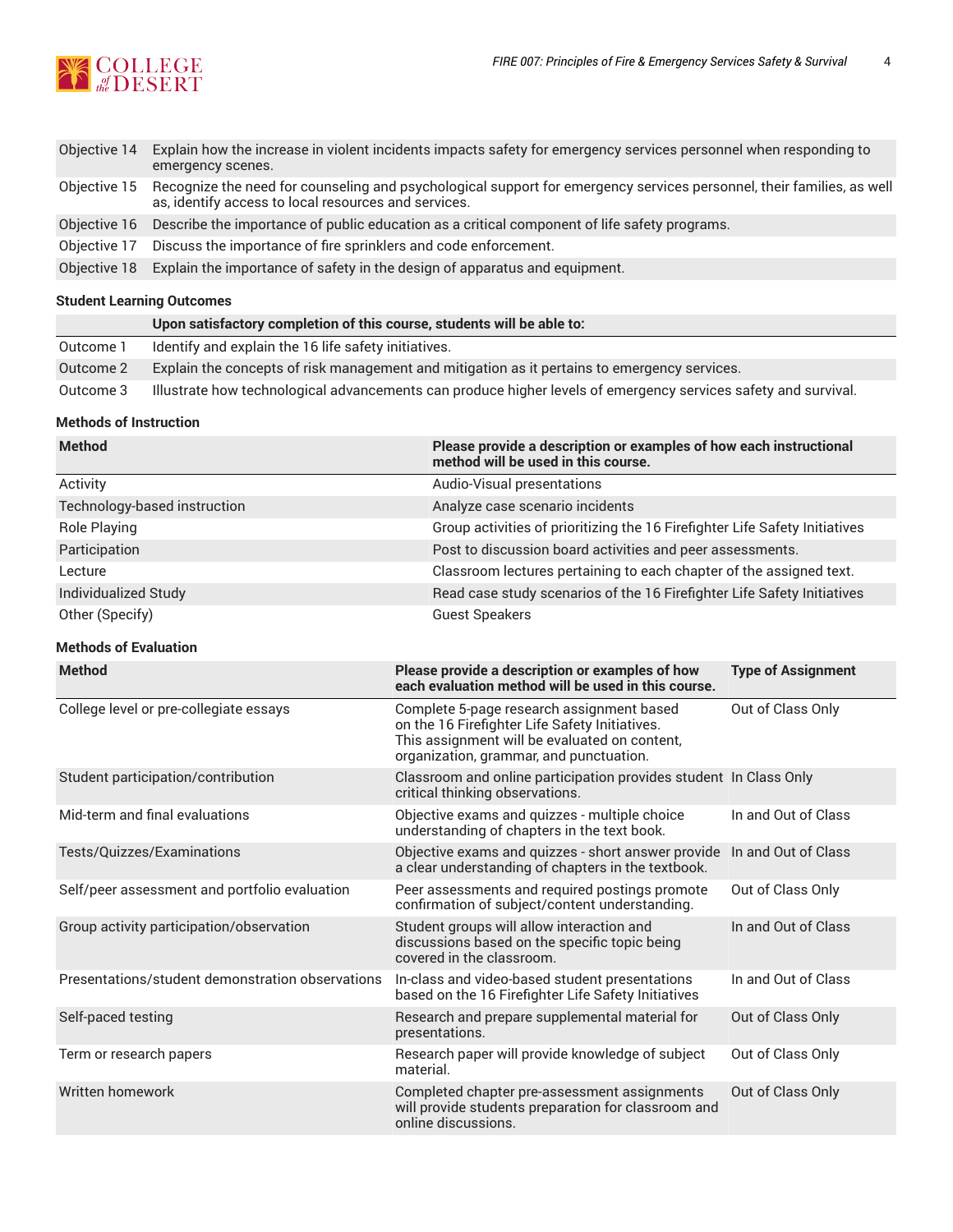

#### **Assignments**

#### **Other In-class Assignments**

- 1. Lecture
- 2. Group Activities Role play scenarios
- 3. In-class/video Presentations
- 4. Watch videos and discuss the life safety concerns presented

### **Other Out-of-class Assignments**

- 1. Reading Assignments
	- a. Textbooks
	- b. Study guides
- 2. Read one chapter per week include 25-30 pages weekly
	- a. Complete the review questions.
	- b. Submit completed assignment at the beginning of the first class meeting each week.
	- c. Review incident reports posted on the industry web sites, Firehouse.com, Firerescue1, Wildland firefighter to discuss the safety issues and corrective actions to prevent similar accidents from occurring.
- 3. Writing
	- a. Essays, Research papers, Analyses, Reports. Complete a 5-page research paper identifying incidents of firefighter injuries or death related to the lack proper safety practices.
	- b. Identify causes, lessons learned and corrective actions to improve firefighter safety. Student must include three resources.
- 4. Critical Thinking
	- a. Summarizes the problem/question/work assignment.
	- b. Review cases histories of incidents where firefighters were trapped, injured, or died as a result of improper safety practices. Identify new trends in safety equipment and training program to enhance firefighter safety.
	- c. Write paper comparing the incident mistakes and the safety issues. Identify proper safety consideration for each incident. Students will make a presentation in class to discuss there findings.

#### **Grade Methods**

Letter Grade Only

# **Distance Education Checklist**

**Include the percentage of online and on-campus instruction you anticipate.**

**Online %** 100

# **Instructional Materials and Resources**

# **Effective Student/Faculty Contact**

#### Which of the following methods of regular, timely, and effective student/faculty contact will be used in this course?

#### **Within Course Management System:**

Timely feedback and return of student work as specified in the syllabus Discussion forums with substantive instructor participation Regular virtual office hours Online quizzes and examinations Weekly announcements

#### **External to Course Management System:**

Posted audio/video (including YouTube, 3cmediasolutions, etc.) Telephone contact/voicemail

**For hybrid courses:**

Scheduled Face-to-Face group or individual meetings

#### Briefly discuss how the selected strategies above will be used to maintain Regular Effective Contact in the course.

Timely feedback and return of student work as specified in the syllabus Discussion forums with substantive instructor participation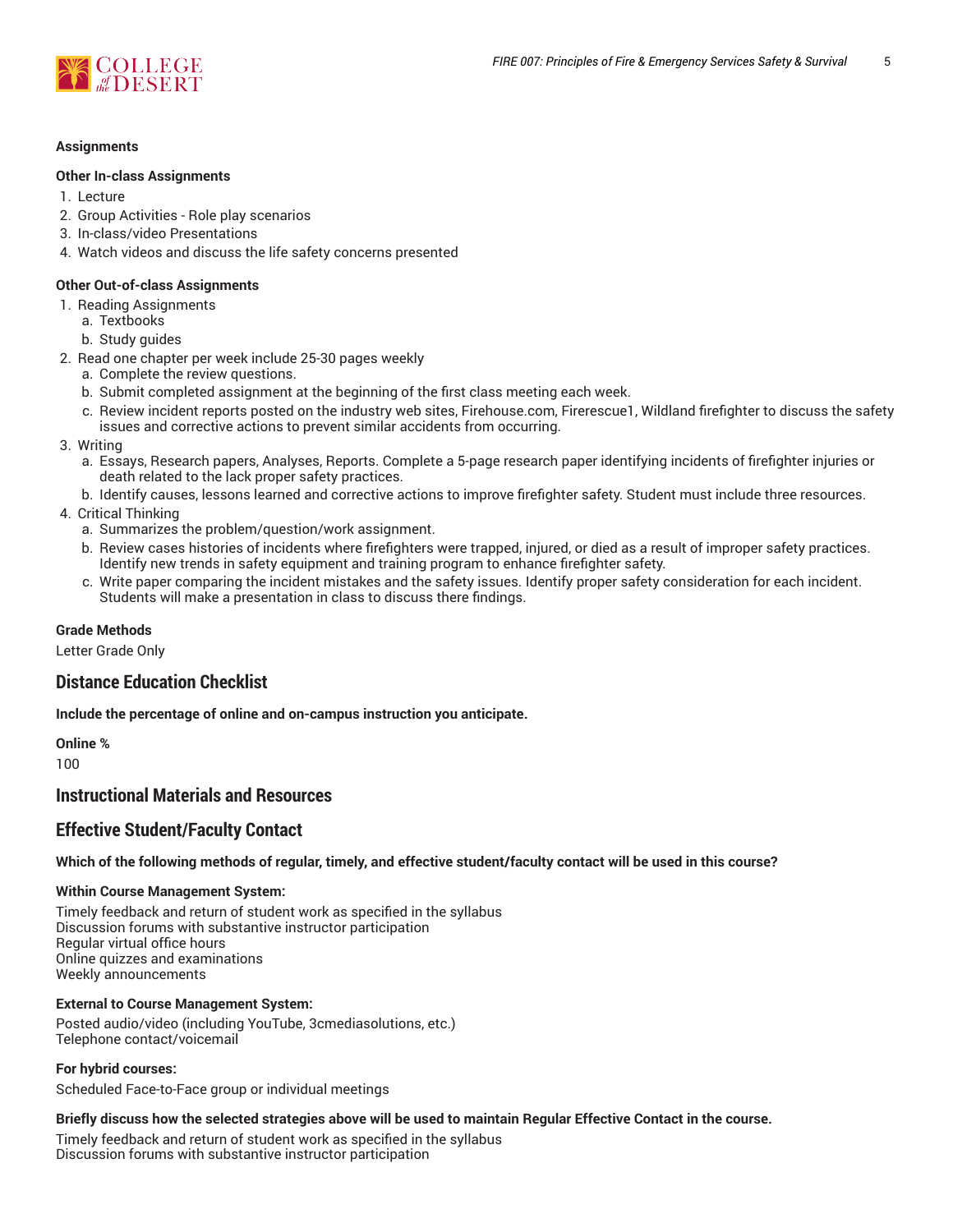

Regular virtual office hours Online quizzes and examinations Video or audio feedback Weekly announcements

**If interacting with students outside the LMS, explain how additional interactions with students outside the LMS will enhance student learning.**

None

# **Other Information**

# **Comparable Transfer Course Information**

**University System** CSU **Campus** CSU Los Angeles

**Course Title** Principles ofFire EMS Safety and Survival

**Catalog Year** 2016-17

# **MIS Course Data**

**CIP Code** 43.0201 - Fire Prevention and Safety Technology/Technician.

**TOP Code** 213300 - Fire Technology

**SAM Code** D - Possibly Occupational

**Basic Skills Status** Not Basic Skills

**Prior College Level** Not applicable

**Cooperative Work Experience** Not a Coop Course

**Course Classification Status** Credit Course

**Approved Special Class** Not special class

**Noncredit Category** Not Applicable, Credit Course

**Funding Agency Category** Not Applicable

**Program Status** Program Applicable

**Transfer Status** Transferable to CSU only